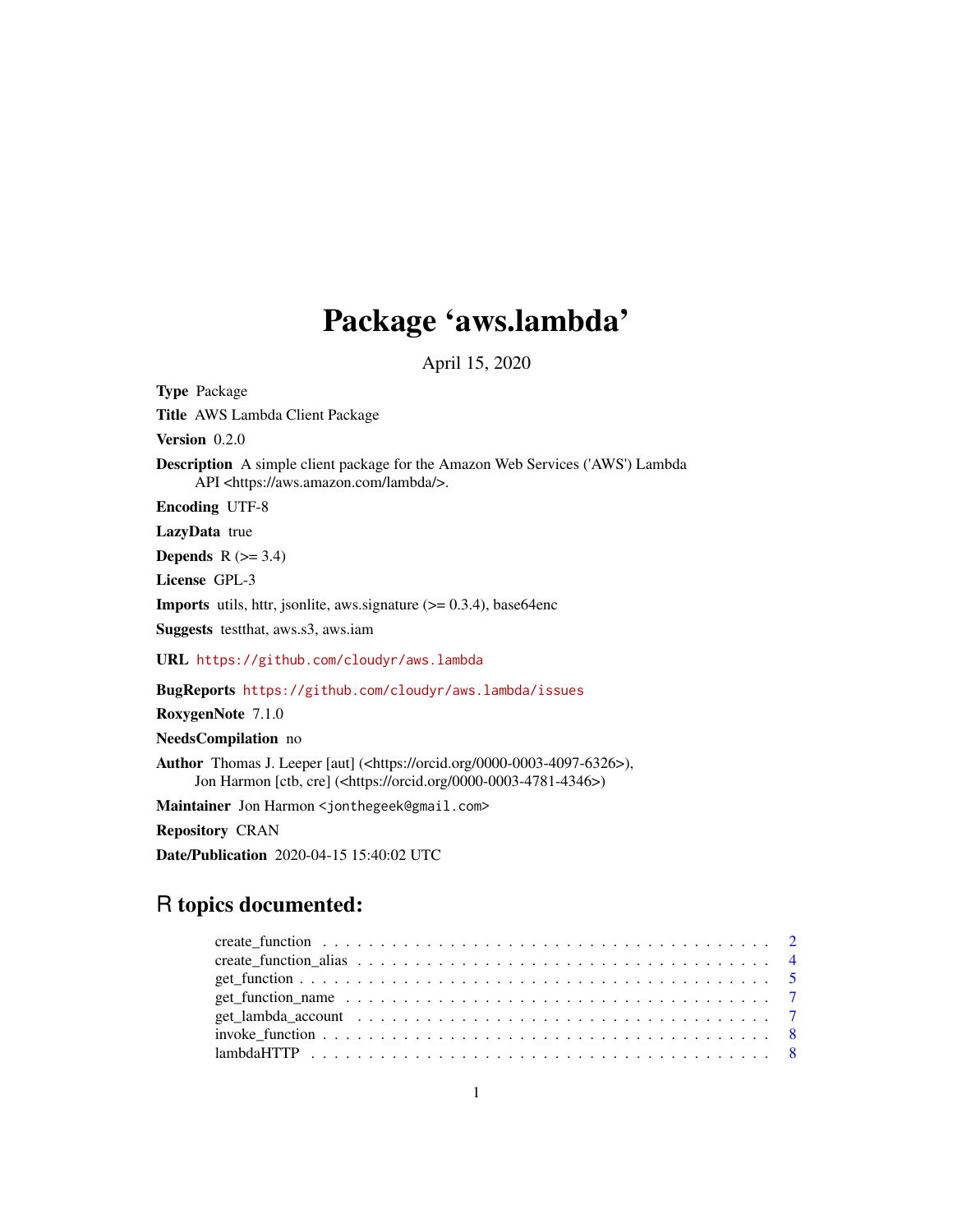#### <span id="page-1-0"></span>**Index** [11](#page-10-0)

<span id="page-1-1"></span>create\_function *Manage AWS Lambda Functions*

# <span id="page-1-2"></span>Description

Create, update, and version AWS Lambda functions

#### Usage

```
create_function(
  name,
  func,
 handler,
  role,
 runtime = c("nodejs12.x", "nodejs10.x", "java11", "java8", "python3.8", "python3.7",
   "python3.6", "python2.7", "dotnetcore3.1", "dotnetcore2.1", "go1.x", "ruby2.7",
    "ruby2.5", "provided"),
  timeout = 3L,
  description,
  ...
)
update_function_code(name, func, ...)
update_function_config(
  name,
  description,
 handler,
  role,
 runtime = c("nodejs12.x", "nodejs10.x", "java11", "java8", "python3.8", "python3.7",
   "python3.6", "python2.7", "dotnetcore3.1", "dotnetcore2.1", "go1.x", "ruby2.7",
    "ruby2.5", "provided"),
  timeout = 3L,
  ...
\lambdaupdate_function(
  name,
  func,
  description,
 handler,
  role,
 runtime = c("nodejs12.x", "nodejs10.x", "java11", "java8", "python3.8", "python3.7",
   "python3.6", "python2.7", "dotnetcore3.1", "dotnetcore2.1", "go1.x", "ruby2.7",
    "ruby2.5", "provided"),
  timeout = 3L,
```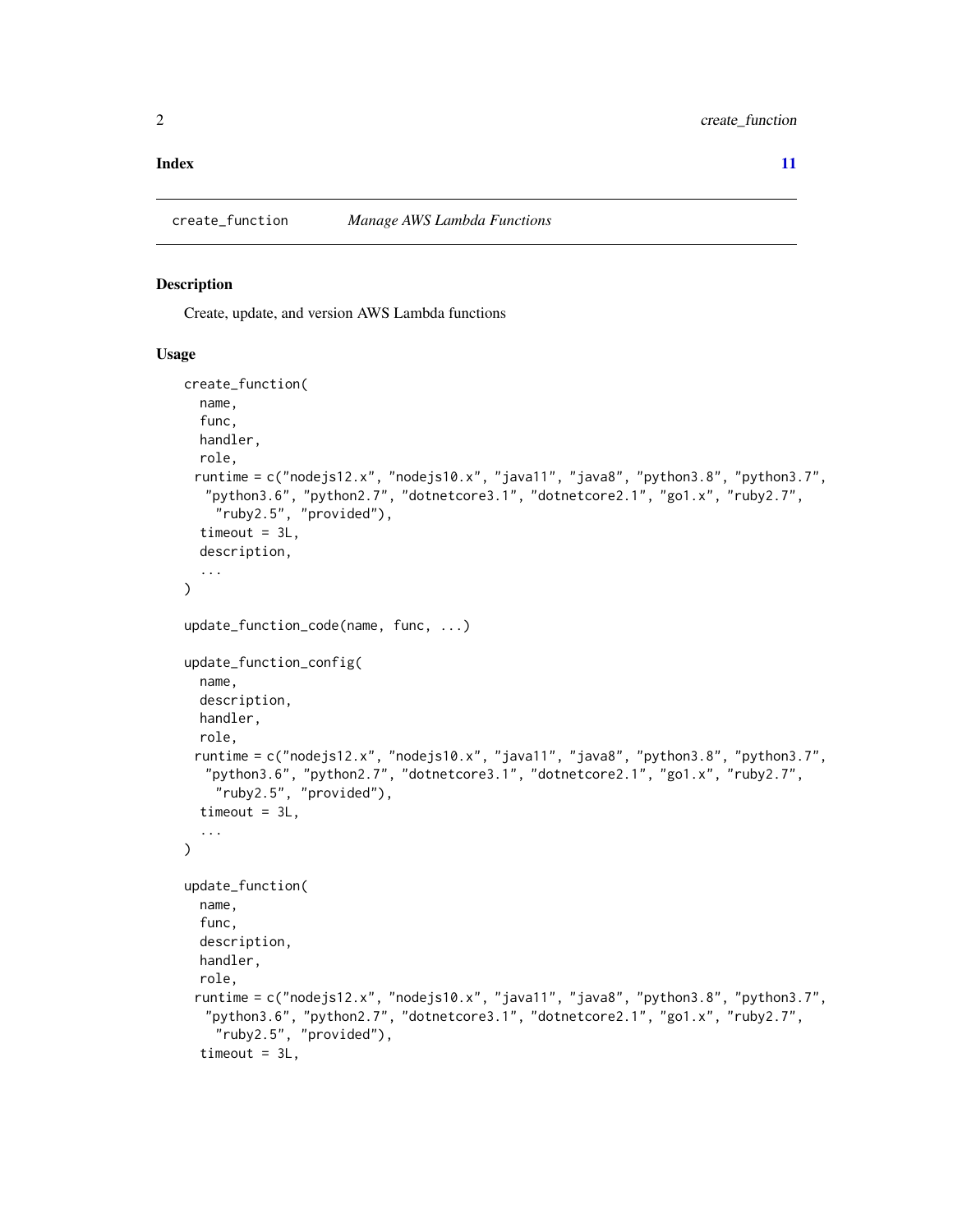<span id="page-2-0"></span>...  $\lambda$ 

publish\_function\_version(name, description, ...)

```
make_function_version(name, description, ...)
```
# Arguments

| name        | A character string specifying the function name (either a full ARN or a max 64-<br>character string). For functions other than create_function this can also be an<br>object of class "aws_lambda_function".                                                                                                                                                                                                                                                                |
|-------------|-----------------------------------------------------------------------------------------------------------------------------------------------------------------------------------------------------------------------------------------------------------------------------------------------------------------------------------------------------------------------------------------------------------------------------------------------------------------------------|
| func        | Either (1) a character string containing a url-style AWS S3 bucket and object key<br>(e.g., "s3://bucketname/objectkey") where the object is the .zip file contain-<br>ing the AWS Lambda deployment package; (2) a file string pointing to a .zip<br>containing the deployment package; or (3) a single file (e.g., a javascript file)<br>that will be zipped and used as the deployment. The third option is merely a<br>convenience for very simple deployment packages. |
| handler     | A character string specifying the function within your code that Lambda calls to<br>begin execution.                                                                                                                                                                                                                                                                                                                                                                        |
| role        | A character string containing an IAM role or an object of class "iam_role". This<br>is the role that is used when the function is invoked, so it must have permissions<br>over any AWS resources needed by the function.                                                                                                                                                                                                                                                    |
| runtime     | A character string specifying the runtime environment for the function.                                                                                                                                                                                                                                                                                                                                                                                                     |
| timeout     | An integer specifying the timeout for the function, in seconds.                                                                                                                                                                                                                                                                                                                                                                                                             |
| description | Optionally, a max 256-character description of the function for your own use.                                                                                                                                                                                                                                                                                                                                                                                               |
|             | Additional arguments passed to lambdaHTTP.                                                                                                                                                                                                                                                                                                                                                                                                                                  |

# Details

create\_function creates a new function from a deployment package. update\_function\_code updates the code within a function. update\_function\_config updates the configuration settings of a function. publish\_function\_version records a function version (see [list\\_function\\_versions](#page-4-1); changes made between versioning are not recorded.

#### Value

A list of class "aws\_lambda\_function".

# References

[API Reference: CreateFunction](https://docs.aws.amazon.com/lambda/latest/dg/API_CreateFunction.html) [API Reference: UpdateFunctionCode](https://docs.aws.amazon.com/lambda/latest/dg/API_UpdateFunctionCode.html) [API Reference: PublishVer](https://docs.aws.amazon.com/lambda/latest/dg/API_PublishVersion.html)[sion](https://docs.aws.amazon.com/lambda/latest/dg/API_PublishVersion.html)

# See Also

[invoke\\_function](#page-7-2), [create\\_function\\_alias](#page-3-1), [list\\_functions](#page-4-1), [delete\\_function](#page-4-1)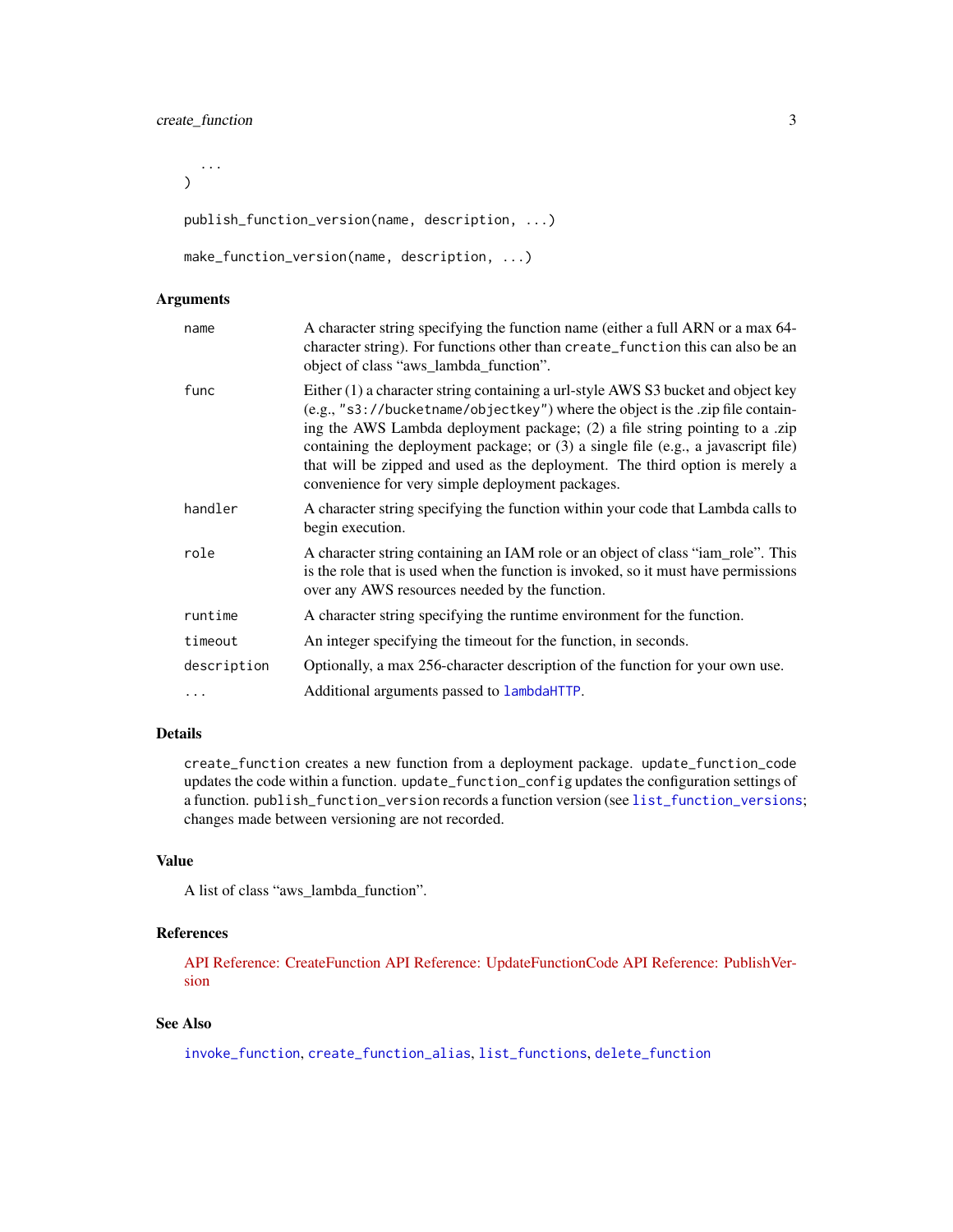#### Examples

```
## Not run:
# 'hello world!' example code
hello <- system.file("templates", "helloworld.js", package = "aws.lambda")
# get IAM role for Lambda execution
library("aws.iam")
id <- get_caller_identity()[["Account"]]
# Note: This role may not work. We recommend copying the ARN of a
# Lambda-capable role from the console once until we're able to more
# smoothly integrate with aws.iam.
role <- paste0("arn:aws:iam::", id, ":role/lambda_basic_execution")
lambda_func <- create_function("helloworld",
  func = hello,
  handler = "helloworld.handler",
  role = role
)
# invoke function
invoke_function(lambda_func)
# delete function
delete_function(lambda_func)
## End(Not run)
```
<span id="page-3-1"></span>create\_function\_alias *Alias Management*

#### Description

List, create, update, and delete function aliases

#### Usage

```
create_function_alias(name, alias, version, description, ...)
update_function_alias(name, alias, version, description, ...)
delete_function_alias(name, alias, ...)
get_function_alias(name, alias, ...)
list_function_aliases(name, version, marker, n, ...)
```
<span id="page-3-0"></span>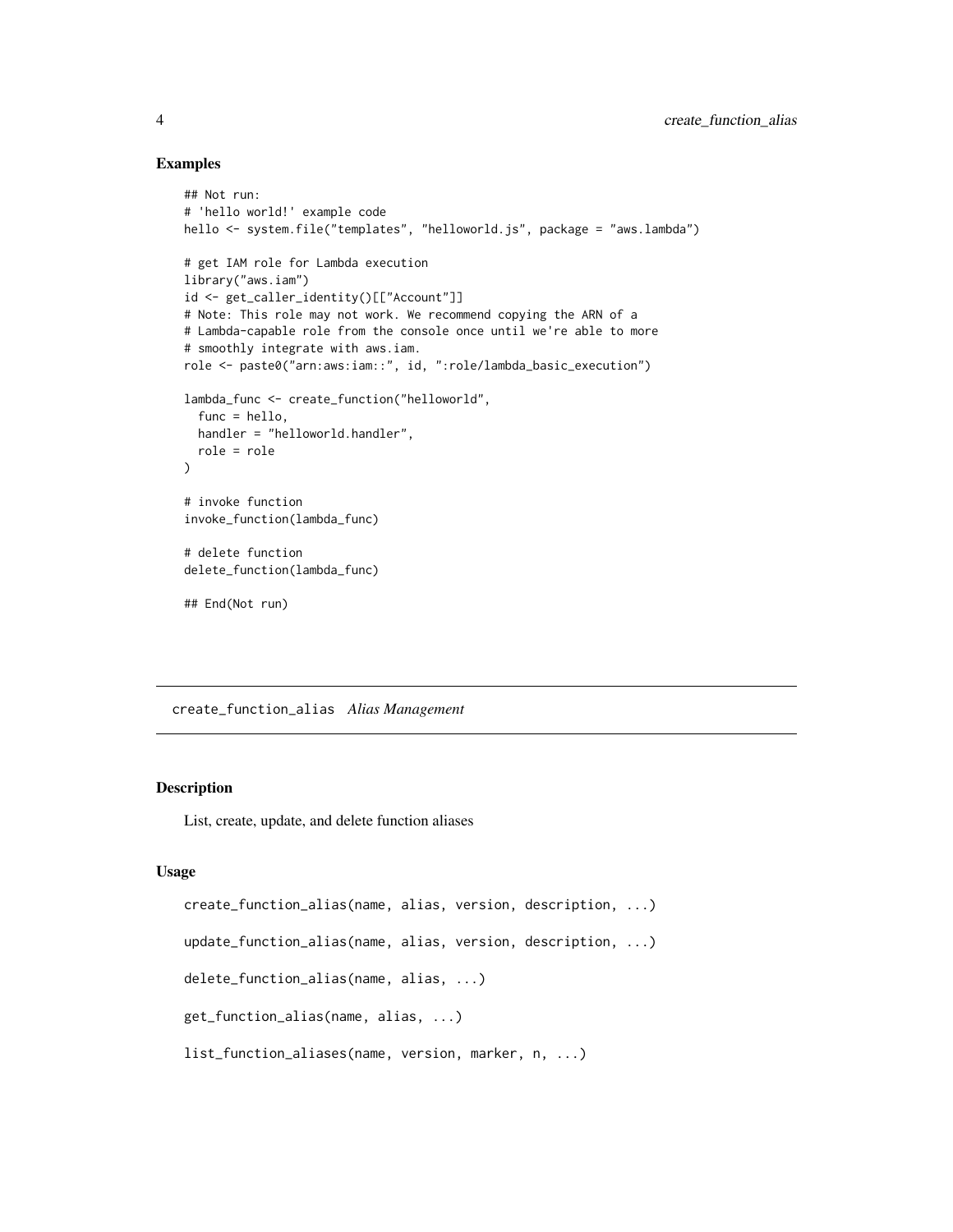# <span id="page-4-0"></span>get\_function 5

#### Arguments

| name        | A character string specifying the function name (either a full ARN or a max 64-<br>character string). For functions other than create_function this can also be an<br>object of class "aws_lambda_function". |
|-------------|--------------------------------------------------------------------------------------------------------------------------------------------------------------------------------------------------------------|
| alias       | A character string specifying a function alias                                                                                                                                                               |
| version     | A character string specifying a function version to associate with this alias.                                                                                                                               |
| description | Optionally, a max 256-character description of the function for your own use.                                                                                                                                |
|             | Additional arguments passed to lambdaHTTP.                                                                                                                                                                   |
| marker      | A pagination marker from a previous request.                                                                                                                                                                 |
| n           | An integer specifying the number of results to return.                                                                                                                                                       |

# Details

create\_function\_alias creates a new function alias for a given version of a function. update\_function\_alias updates the association between a function alias and the function version. list\_function\_aliases lists all function aliases. get\_function\_alias retrieves a specific function alias. delete\_function\_alias deletes a function alias, but not the associated function version.

#### Value

An object of class "aws\_lambda\_function".

#### References

[API Reference: GetAlias](https://docs.aws.amazon.com/lambda/latest/dg/API_GetAlias.html) [API Reference: CreateAlias](https://docs.aws.amazon.com/lambda/latest/dg/API_CreateAlias.html) [API Reference: UpdateAlias](https://docs.aws.amazon.com/lambda/latest/dg/API_UpdateAlias.html) [API Reference:](https://docs.aws.amazon.com/lambda/latest/dg/API_DeleteAlias.html) [DeleteAlias](https://docs.aws.amazon.com/lambda/latest/dg/API_DeleteAlias.html) [API Reference: ListAliases](https://docs.aws.amazon.com/lambda/latest/dg/API_ListAliases.html)

#### See Also

[create\\_function](#page-1-1), [list\\_functions](#page-4-1)

get\_function *Function Management*

#### <span id="page-4-1"></span>Description

List functions, function versions, and function policies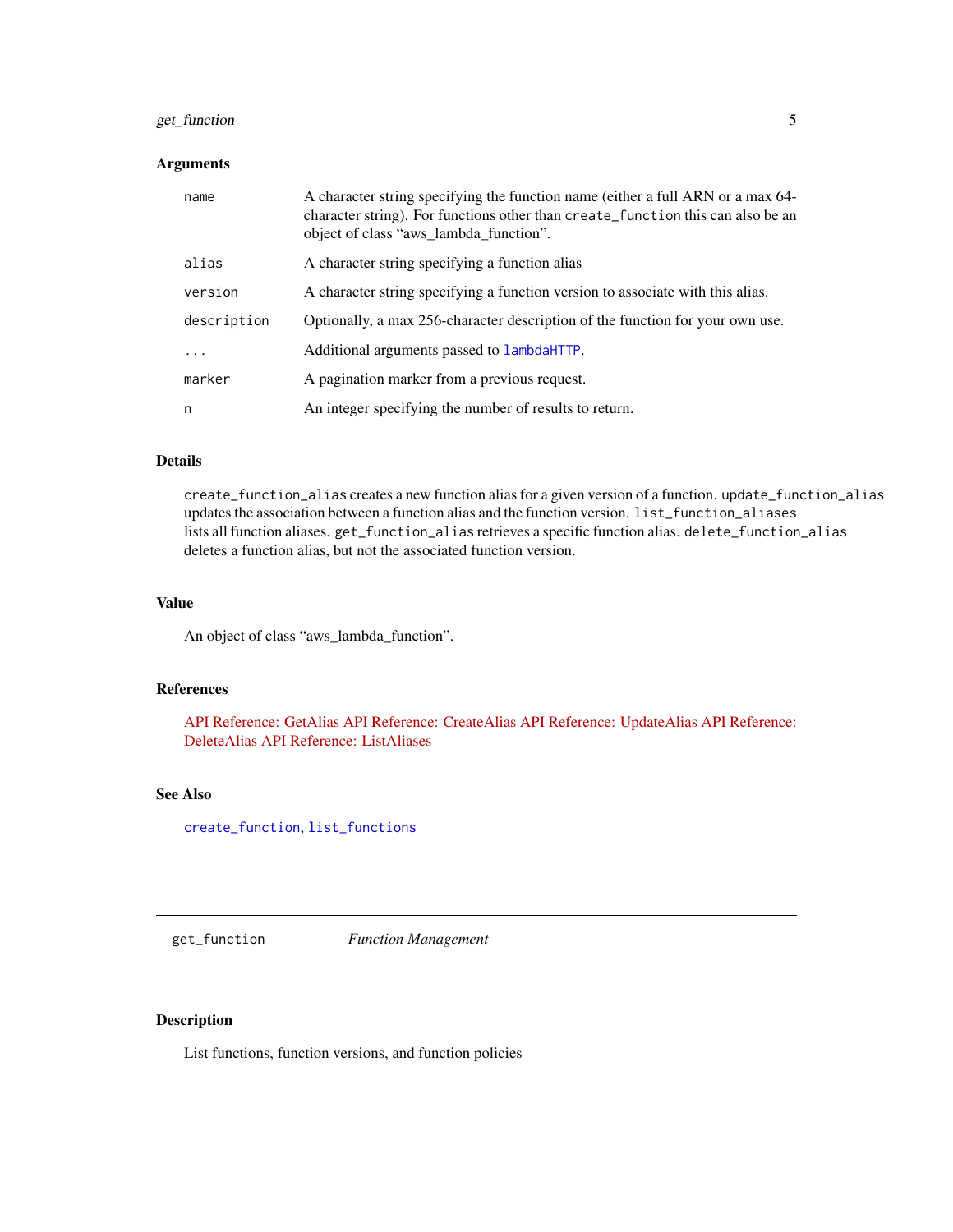#### <span id="page-5-0"></span>Usage

```
get_function(name, qualifier, ...)
list_functions(marker, n, ...)
list_function_versions(name, marker, n, ...)
delete_function(name, qualifier, ...)
get_function_policy(name, qualifier, ...)
```
#### Arguments

| name      | A character string specifying the function name (either a full ARN or a max 64-<br>character string). For functions other than create_function this can also be an<br>object of class "aws_lambda_function". |
|-----------|--------------------------------------------------------------------------------------------------------------------------------------------------------------------------------------------------------------|
| qualifier | Optionally, either a function version or alias. If omitted, information about the<br>latest version is returned.                                                                                             |
| $\ddots$  | Additional arguments passed to LambdaHTTP.                                                                                                                                                                   |
| marker    | A pagination marker from a previous request.                                                                                                                                                                 |
| n         | An integer specifying the number of results to return.                                                                                                                                                       |

# Details

list\_functions lists all functions. get\_function retrieves a specific function and list\_function\_versions retrieves all versions of that function. get\_function\_policy returns the resource-based IAM policy for a function. delete\_function deletes a function, if you have permission to do so.

#### Value

An object of class "aws\_lambda\_function".

# References

[API Reference: GetFunction](https://docs.aws.amazon.com/lambda/latest/dg/API_GetFunction.html) [API Reference: ListVersionsByFunction](https://docs.aws.amazon.com/lambda/latest/dg/API_ListVersionsByFunction.html) [API Reference: ListFunc](https://docs.aws.amazon.com/lambda/latest/dg/API_ListFunctions.html)[tions](https://docs.aws.amazon.com/lambda/latest/dg/API_ListFunctions.html) [API Reference: GetPolicy](https://docs.aws.amazon.com/lambda/latest/dg/API_GetPolicy.html)

# See Also

[create\\_function](#page-1-1), [update\\_function\\_code](#page-1-2), [update\\_function\\_config](#page-1-2)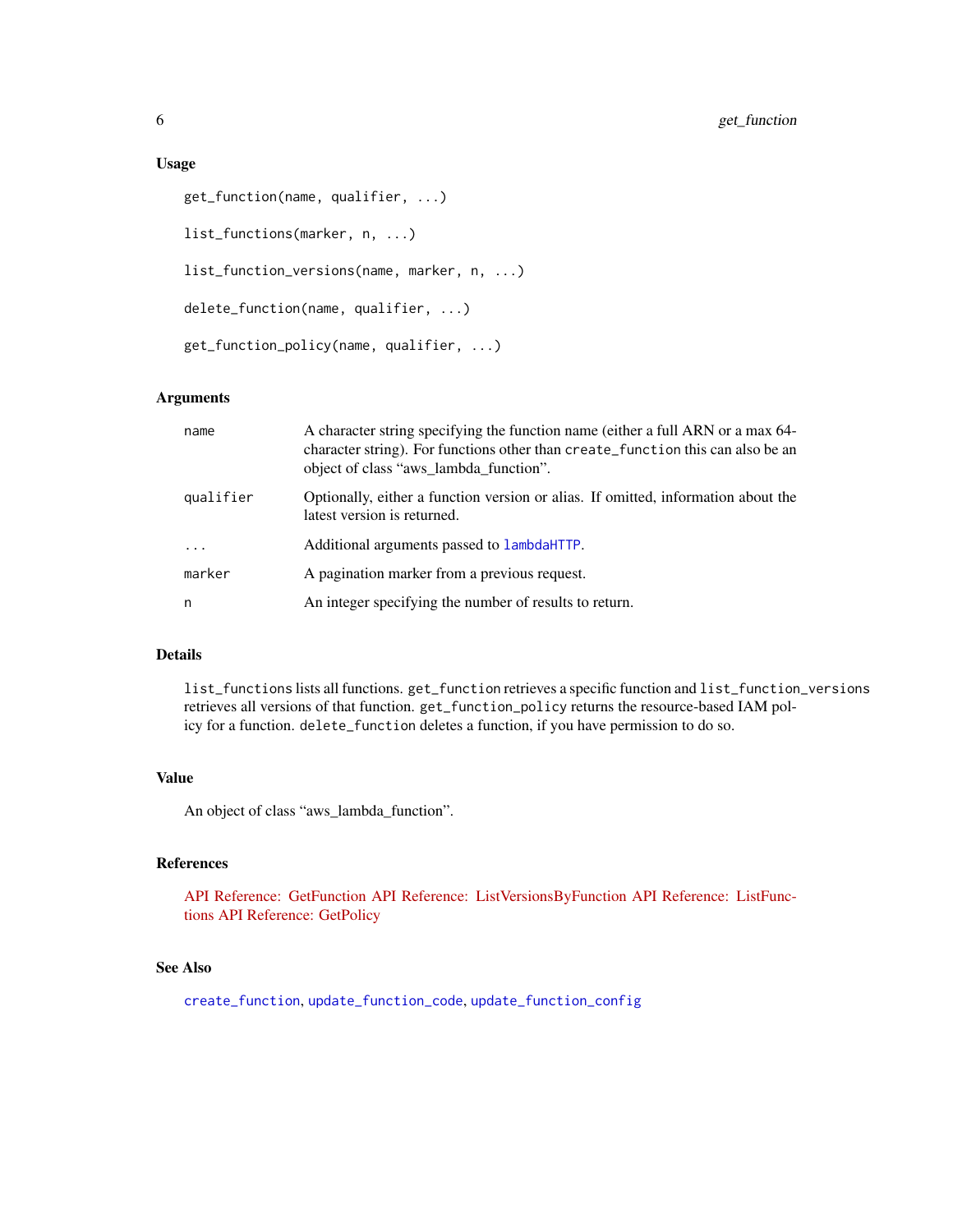<span id="page-6-0"></span>get\_function\_name *Get name of Lambda function*

#### Description

Extracts an AWS Lambda function's name

#### Usage

```
get_function_name(x, ...)
## S3 method for class 'character'
get_function_name(x, ...)
## S3 method for class 'aws_lambda_function'
get_function_name(x, ...)
```
# Arguments

| X        | An object of class "aws_lambda_function". |
|----------|-------------------------------------------|
| $\cdots$ | Additional arguments passed to methods    |

<span id="page-6-1"></span>get\_lambda\_account *AWS Lambda Account Settings*

# Description

Get account settings

# Usage

```
get_lambda_account(...)
```
#### Arguments

... Additional arguments passed to [lambdaHTTP](#page-7-1).

#### Value

A list.

#### Examples

## Not run: get\_lambda\_account()

## End(Not run)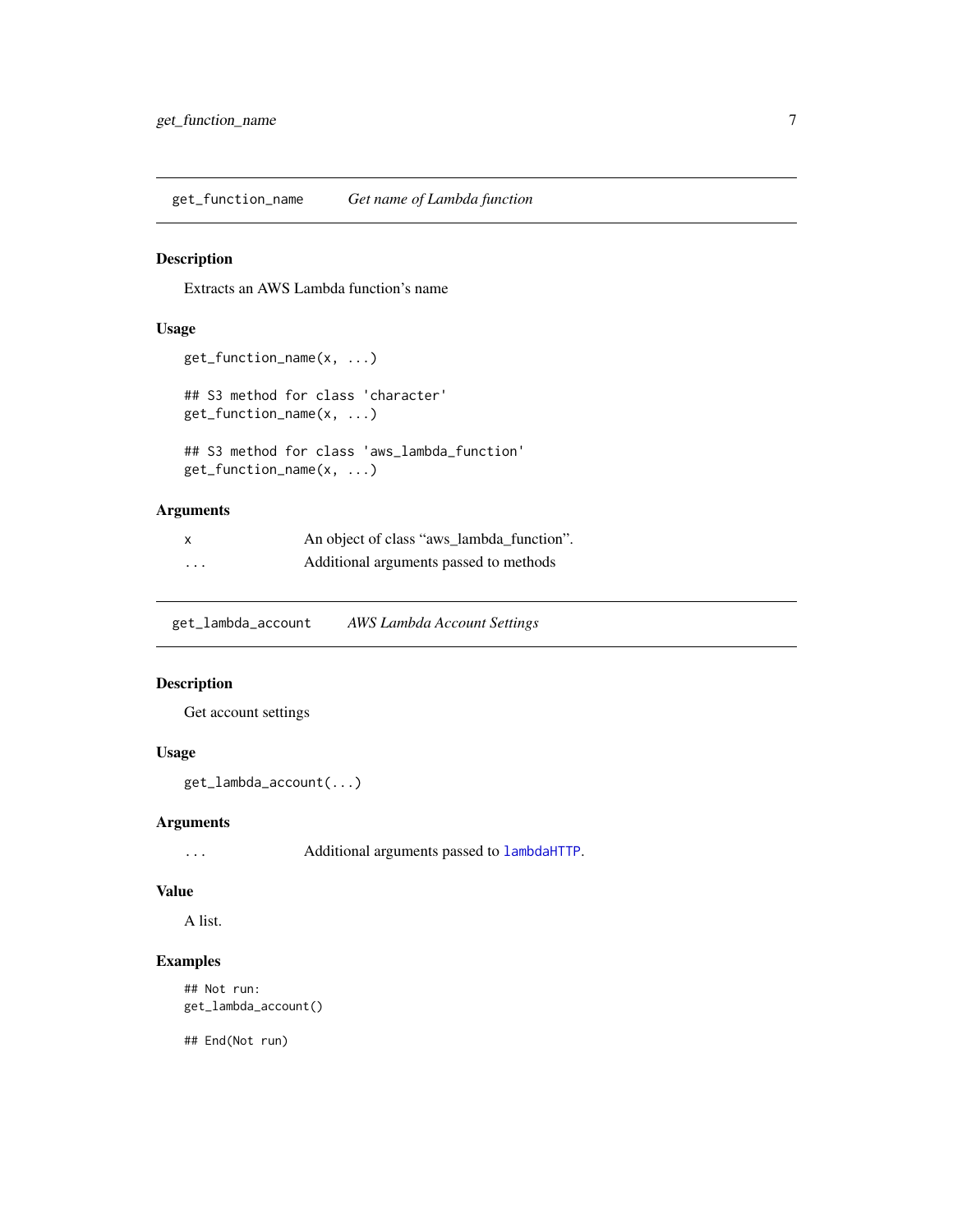<span id="page-7-2"></span><span id="page-7-0"></span>invoke\_function *Invoke Lambda Function*

# Description

Invoke a lambda function

# Usage

```
invoke_function(
  name,
 qualifier,
 payload = NULL,
  type = c("RequestResponse", "Event", "DryRun"),
 log = c("None", "Tail"),...
)
```
# Arguments

| name      | A character string specifying the function name (either a full ARN or a max 64-<br>character string). For functions other than create_function this can also be an<br>object of class "aws_lambda_function". |
|-----------|--------------------------------------------------------------------------------------------------------------------------------------------------------------------------------------------------------------|
| qualifier | Optionally, either a function version or alias. If omitted, information about the<br>latest version is returned.                                                                                             |
| payload   | Optionally, a list of parameters to send in the JSON body to the function.                                                                                                                                   |
| type      | A character string specifying one of: (1) "Event" (asynchronous execution), (2)<br>"RequestResponse" (the default), or (3) "DryRun" to test the function without<br>executing it.                            |
| log       | A character string to control log response.                                                                                                                                                                  |
| $\cdots$  | Additional arguments passed to lambdaHTTP.                                                                                                                                                                   |
|           |                                                                                                                                                                                                              |

#### See Also

[create\\_function](#page-1-1), [list\\_functions](#page-4-1),

<span id="page-7-1"></span>lambdaHTTP *Execute AWS Lambda API Request*

# Description

This is the workhorse function to execute calls to the Lambda API.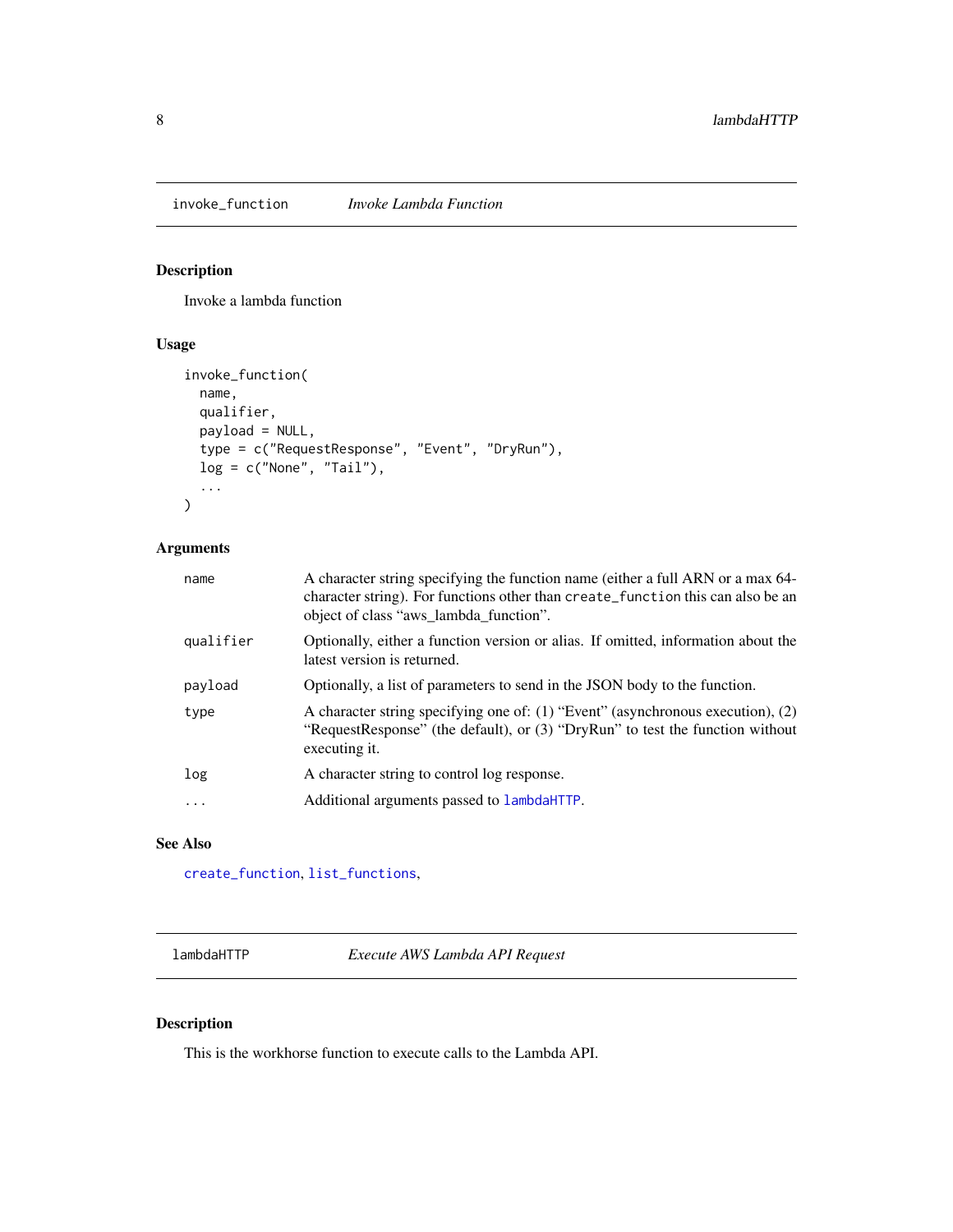# <span id="page-8-0"></span>lambdaHTTP 9

# Usage

```
lambdaHTTP(
  verb = "GET",action,
  query = NULL,
  headers = list(),
  body = NULL,verbose = getOption("verbose", FALSE),
  region = Sys.getenv("AWS_DEFAULT_REGION", "us-east-1"),
  key = NULL,
  secret = NULL,
  session_token = NULL,
  ...
\mathcal{L}
```
# Arguments

| verb          | A character string specifying the HTTP verb to use.                                                                              |
|---------------|----------------------------------------------------------------------------------------------------------------------------------|
| action        | A character string specifying the API version and endpoint.                                                                      |
| query         | An optional named list containing query string parameters and their character<br>values.                                         |
| headers       | A list of headers to pass to the HTTP request.                                                                                   |
| body          | The HTTP request body.                                                                                                           |
| verbose       | A logical indicating whether to be verbose. Default is given by options ("verbose").                                             |
| region        | A character string specifying an AWS region. See locate_credentials.                                                             |
| key           | A character string specifying an AWS Access Key. See locate_credentials.                                                         |
| secret        | A character string specifying an AWS Secret Key. See locate_credentials.                                                         |
| session_token | Optionally, a character string specifying an AWS temporary Session Token to<br>use in signing a request. See locate_credentials. |
| $\ddotsc$     | Additional arguments passed to GET or another httr request function.                                                             |

# Details

This function constructs and signs an AWS Lambda API request and returns the results thereof, or relevant debugging information in the case of error.

# Value

If successful, a named list. Otherwise, a data structure of class "aws-error" containing any error message(s) from AWS and information about the request attempt.

#### Author(s)

Thomas J. Leeper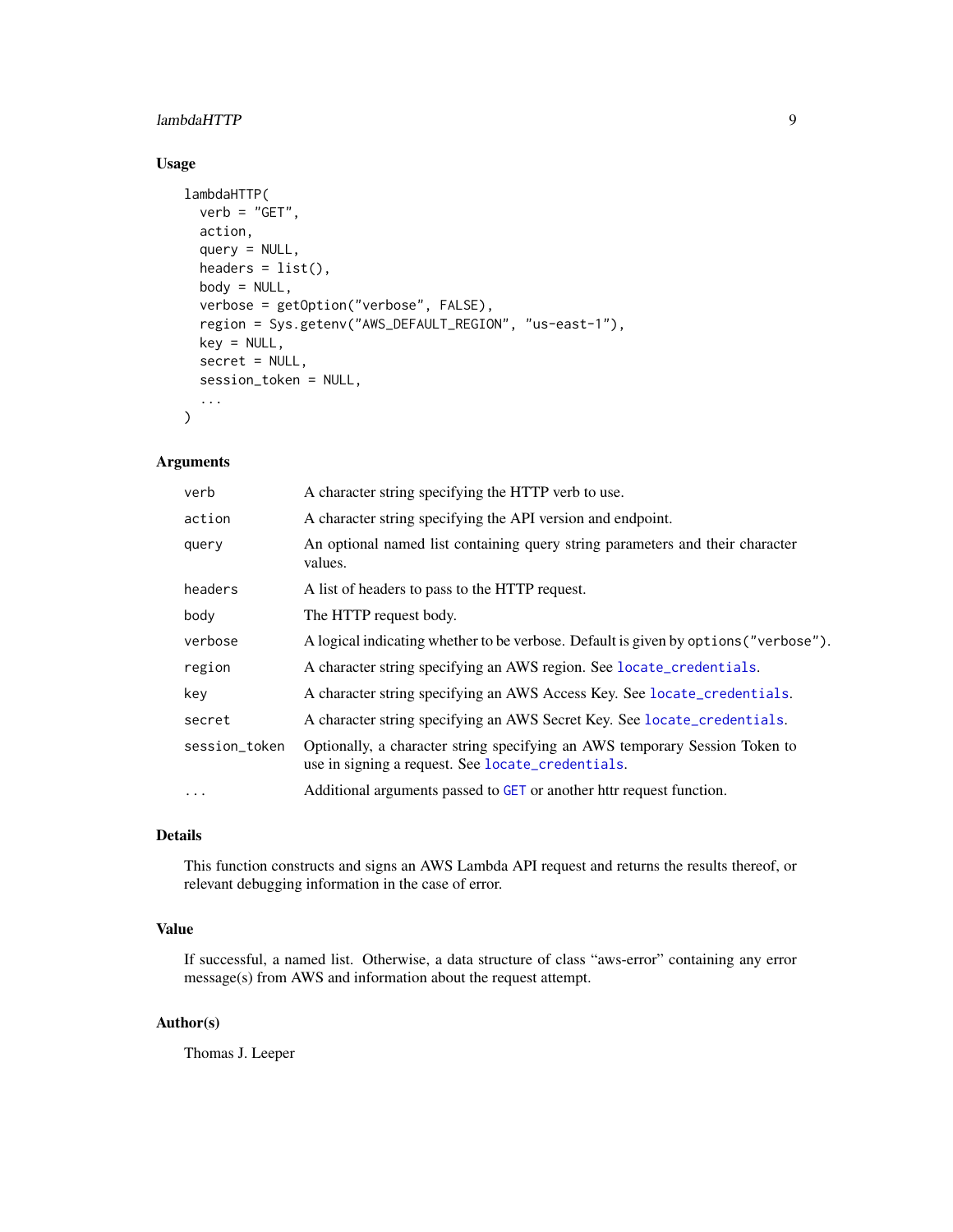# <span id="page-9-0"></span>See Also

[get\\_lambda\\_account](#page-6-1), which works well as a hello world for the package